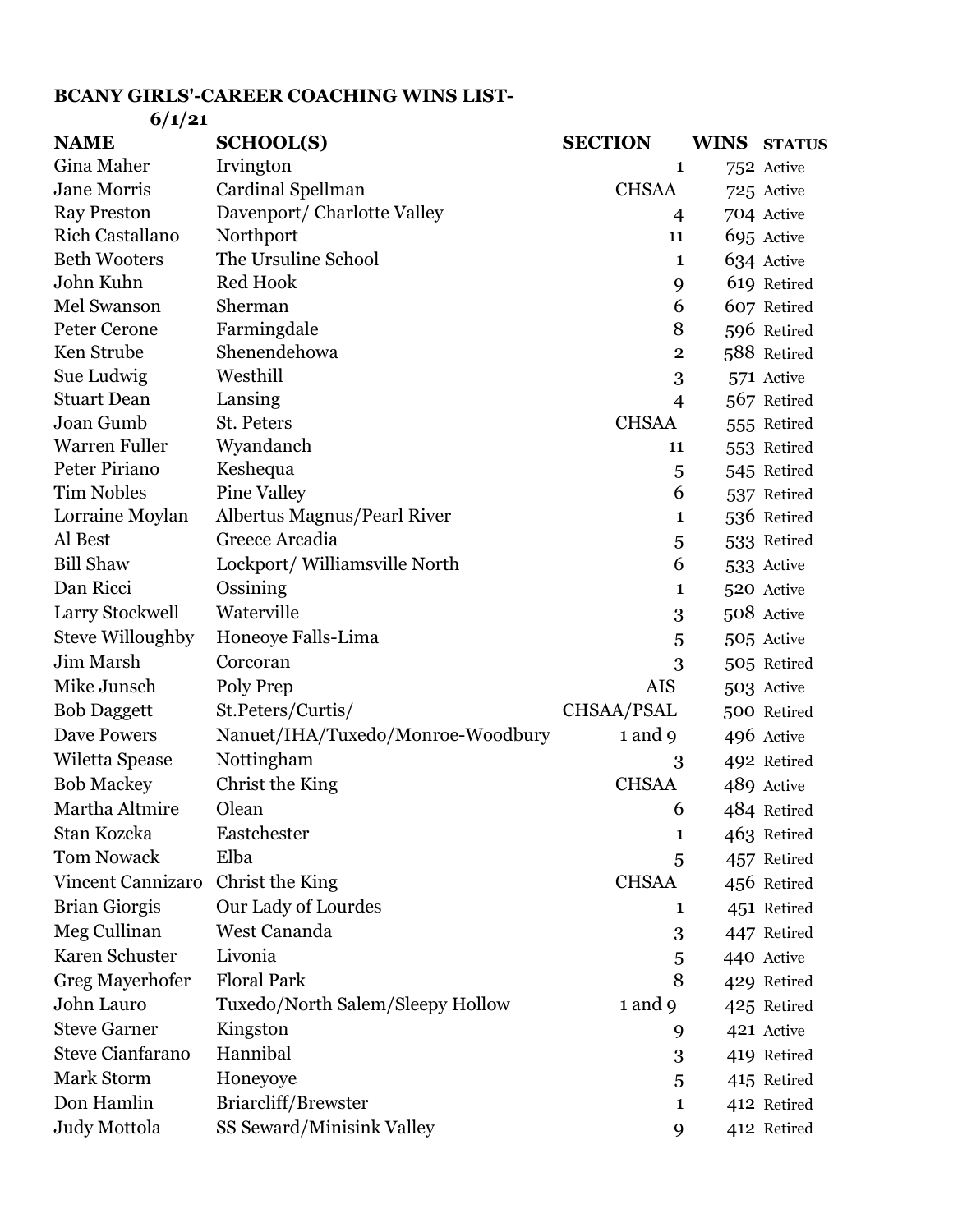| Michele Tidick        | Johnson City/Vestal                   | 4              | 409 Retired |
|-----------------------|---------------------------------------|----------------|-------------|
| <b>Wayne McDougal</b> | <b>Sandy Creek</b>                    | 3              | 401 Retired |
| Kevin Brazell         | <b>Central Square</b>                 | 3              | 401 Active  |
| <b>Rick Ellison</b>   | Jamesville DeWitt                     | 3              | 390 Retired |
| Diane Kirnie          | <b>Newark</b>                         | 5              | 387 Retired |
| Tom Galvin            | Berne-Knox-Westerlo                   | $\overline{2}$ | 386 Active  |
| <b>Kathy Morse</b>    | Baldwinsville                         | 3              | 385 Active  |
| <b>Bob Turner</b>     | <b>Burke Catholic</b>                 | 9              | 379 Retired |
| Peter Dunigan         | Salem                                 | $\overline{2}$ | 377 Retired |
| <b>Ernest Knight</b>  | Freeport                              | 8              | 375 Retired |
| Jeff Sclagenhauf      | Oakfield-Alabama                      | 5              | 375 Active  |
| Peter Dunigan         | Salem                                 | $\overline{2}$ | 373 Retired |
| Stan Bujacich         | Wantagh                               | 8              | 372 Active  |
| <b>Rich Korn</b>      | North Rockland                        | 1              | 370 Retired |
| Frank Netti           | Liverpool                             | 3              | 368 Retired |
| Chris Belmont         | Nazareth                              | 5              | 365 Retired |
| Claude Byer           | Amityville                            | 11             | 360 Retired |
| <b>Steve Kissane</b>  | Levittown Memorial / Division         | 8              | 359 Retired |
| <b>Jack Blanch</b>    | <b>Kenmore East</b>                   | 6              | 357 Retired |
| Ed Hobbes             | Notre Dame-Utica                      | 3              | 353 Retired |
| <b>Ken Thomas</b>     | Haldane/ OLL/ Millbrook               | 1              | 347 Retired |
| <b>Bob Church</b>     | Penn Yan                              | 5              | 345 Retired |
| Mark Vogt             | Penfield                              | 5              | 345 Active  |
| Pam Munger            | Little Falls                          | 3              | 439 Active  |
| Pat Bassett           | South Jefferson                       | 3              | 337 Retired |
| <b>Gran Roe</b>       | Happauge/Cold Spring Harb/ Hamp. Bays | 8              | 337 Retired |
| AJ Higby              | Wallkill                              | 9              | 337 Active  |
| Jihn Cifonelli        | <b>Bishop Grimes-</b>                 | 3              | 335 Active  |
| Jim Johnson           | Gilbertville/Mt. Upton                | 4              | 332 Retired |
| Mike Licata           | <b>Kenmore West</b>                   | 6              | 332 Retired |
| <b>Tom Nortier</b>    | Marion                                | 5              | 332 Retired |
| John Dellolio         | Garden City                           | 8              | 331 Retired |
| <b>Bob Conway</b>     | Bainbridge/ Mt. Upton/ Guilford       | 4              | 331 Retired |
| Kathy Boughton        | Mercy                                 | 5              | 329 Retired |
| <b>James Whitley</b>  | <b>Indain River</b>                   | 3              | 329 Active  |
| Deb Widay             | Galway                                | $\overline{2}$ | 329 Retired |
| Andy Scott            | Horseheads                            | 4              | 328 Active  |
| Pete Hyde             | Maine Endwell                         | $\overline{4}$ | 327 Retired |
| <b>Bill Case</b>      | Greene                                | $\overline{4}$ | 326 Retired |
| <b>Curt Bailey</b>    | Tamarac                               | $\mathbf{2}$   | 325 Active  |
| Risa Zander           | Sachem/Commack                        | 11             | 324 Retired |
| Mary Hopsicker        | New York Mills                        | 3              | 323 Active  |
| Dan Baker             | Perry                                 | 5              | 320 Retired |